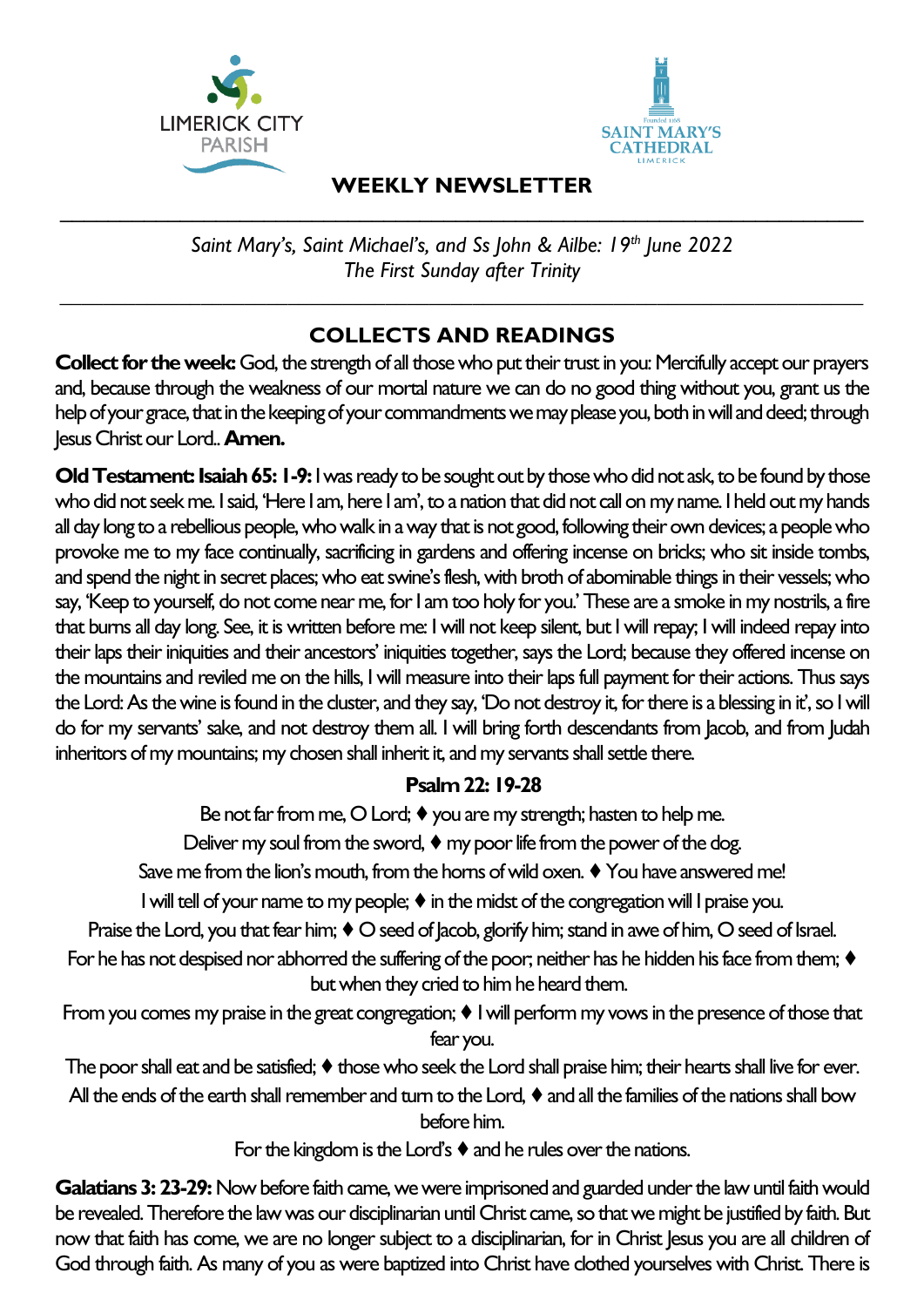no longer Jew or Greek, there is no longer slave or free, there is no longer male and female; for all of you are one in Christ Jesus. And if you belong to Christ, then you are Abraham's offspring, heirs according to the promise.

**Gospel: St Luke 8: 26-39:**Then they arrived at the country of the Gerasenes, which is opposite Galilee. As he stepped out on land, a man of the city who had demons met him. For a long time he had worn no clothes, and he did not live in a house but in the tombs. When he saw Jesus, he fell down before him and shouted at the top of his voice, 'What have you to do with me, Jesus, Son of the Most High God? I beg you, do not torment me' – for lesus had commanded the unclean spirit to come out of the man. (For many times it had seized him; he was kept under guard and bound with chains and shackles, but he would break the bonds and be driven by the demon into the wilds.) Jesus then asked him, 'What is your name?' He said, 'Legion'; for many demons had entered him. They begged him not to order them to go back into the abyss. Now there on the hillside a large herd of swine was feeding; and the demons begged Jesus to let them enter these. So he gave them permission. Then the demons came out of the man and entered the swine, and the herd rushed down the steep bank into the lake and was drowned. When the swineherds saw what had happened, they ran off and told it in the city and in the country. Then people came out to see what had happened, and when they came to Jesus, they found the man from whom the demons had gone sitting at the feet of Jesus, clothed and in his right mind. And they were afraid. Those who had seen it told them how the one who had been possessed by demons had been healed. Then all the people of the surrounding country of the Gerasenes asked lesus to leave them; for they were seized with great fear. So he got into the boat and returned. The man from whom the demons had gone begged that he might be with him; but Jesus sent him away, saying, 'Return to your home, and declare how much God has done for you.' So he went away, proclaiming throughout the city how much Jesus had done for him.

Post-Communion Prayer: Eternal Father, we thank you for nourishing us with these heavenly gifts. May our communion strengthen us in faith, build us up in hope, and make us grow in love; for the sake of Jesus Christ our Lord.**Amen**.

### **Hymns:**

| <b>Saint Michael's</b> |    | $346$   710   586   522 |  |
|------------------------|----|-------------------------|--|
| <b>Saint Mary's</b>    | 86 | $528$ 358               |  |

### *Service Notes*

- Services will be recorded and may be viewed online on: *[www.churchservices.tv](http://www.churchservices.tv/)* and the Cathedral website (*[www.saintmaryscathedral.ie](http://www.saintmaryscathedral.ie/)*) within the 90 days following the service. After that time recordings will be destroyed however exceptions may apply and recordings could last longer if the Cathedral required it. Occasional services may be recorded and will be advertised on both websites www.churchservices.tv and *[www.saintmaryscathedral.ie](http://www.saintmaryscathedral.ie/)* and/or other communication channels of the Cathedral). If you would like further information on a particular event, please contact the Cathedral office.
- The New Revised Standard Version (Anglicized Edition)*, copyright 1989, 1995 by the Division of Christian Education of the National Council of the Churches of Christ in the United States of America*
- *Material in this service is reproduced from The Book of Common Prayer under licence, copyright © RCB 2004*
- *One License Number: A-738650*

| <b>Date</b>                | Time  | <b>Event</b>           | <b>Venue</b>              |
|----------------------------|-------|------------------------|---------------------------|
| Sunday 19th                | 9.30  | <b>Holy Communion</b>  | Ss John & Ailbe, Abington |
| Trinity /                  | 10.00 | <b>Morning Prayer</b>  | Saint Michael's           |
|                            | 11.15 | <b>Holy Communion</b>  | <b>The Cathedral</b>      |
|                            | 16.30 | <b>Choral Evensong</b> | Saint Brendan's, Birr     |
| Monday 20th                | 10.30 | <b>Morning Prayer</b>  | The Cathedral             |
| Tuesday 21st               | 10.30 | <b>Morning Prayer</b>  | The Cathedral             |
| Wednesday 22 <sup>nd</sup> | 10.30 | <b>Morning Prayer</b>  | The Cathedral             |

#### **Services & Events**: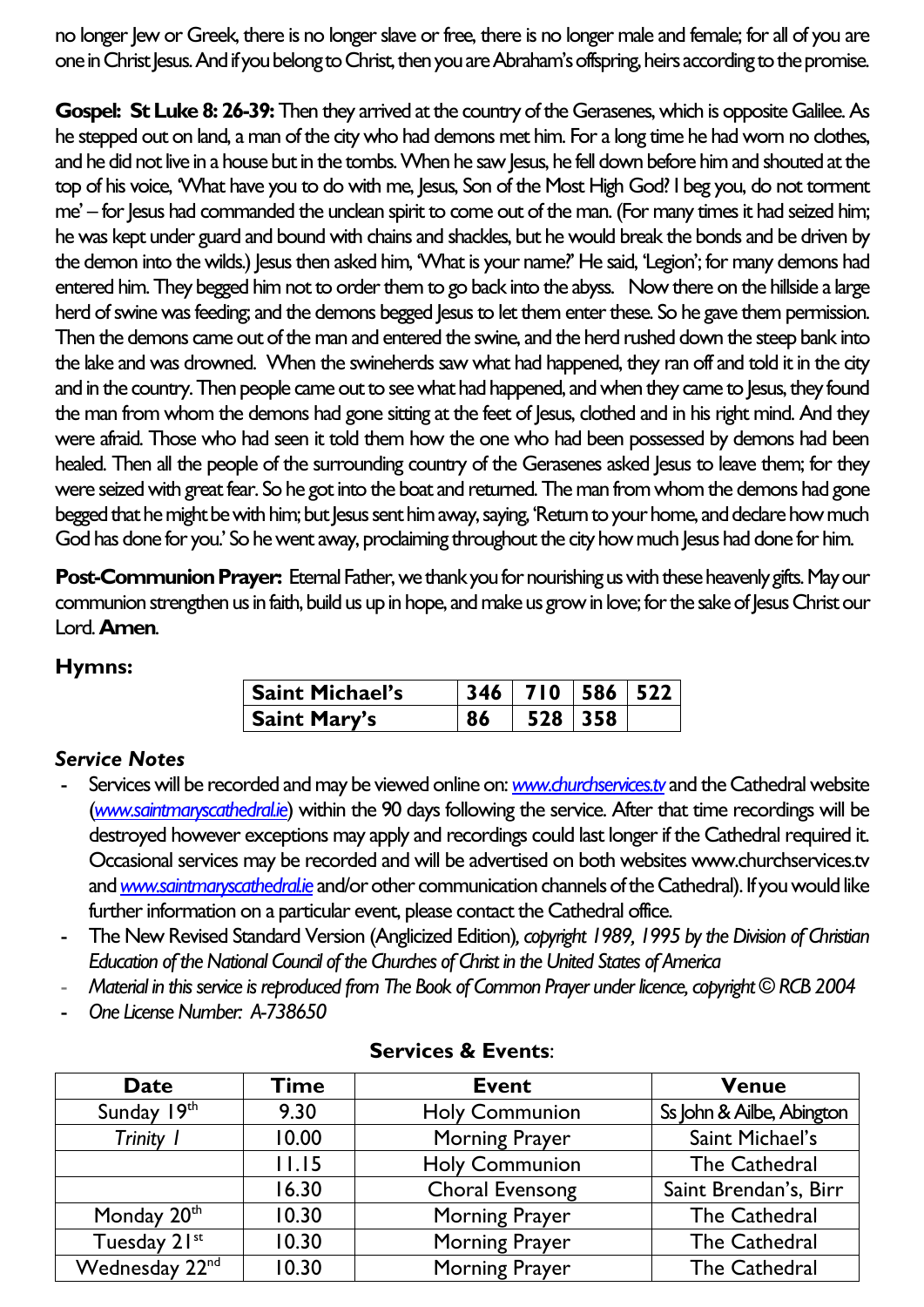| Thursday 23rd             | 10.30 | The Cathedral<br><b>Holy Communion</b> |                           |
|---------------------------|-------|----------------------------------------|---------------------------|
| Friday 24th               | 10.30 | <b>Morning Prayer</b>                  | The Cathedral             |
|                           |       | End of Term                            | <b>SMNS</b>               |
| Saturday 25 <sup>th</sup> | 10.30 | <b>Morning Prayer</b>                  | The Cathedral             |
|                           | 19.00 | Concert                                | The Cathedral             |
| Sunday 26 <sup>th</sup>   | 9.30  | <b>Holy Communion</b>                  | Saint Michael's           |
| <b>Trinity II</b>         | 10.00 | <b>Morning Prayer</b>                  | Ss John & Ailbe, Abington |
|                           | 11.15 | <b>Choral Matins</b>                   | The Cathedral             |
|                           | 12.00 | Abington Lunch                         | Ss John & Ailbe, Abington |

# **THIS WEEK'S NOTICES**

**From the Dean:** Last week, as we met for the clean up in Abington, did we realise that sad events were unfolding in the neighbouring Parochial House in Murroe. Our good friend and colleague, Fr Lotti Brennan died unexpectedly and has left a void in our parish and community. We extend our sympathy to his family, colleagues and parishioners and hold them in our prayers.

**Sympathy:** We extend our sympathy, thoughts and prayers to John Irwin and his family on the death of his wife, Mera.

Abington Concert: There will be a musical concert in Abington Church on Sunday 3<sup>rd</sup> July at 5pm. More details next week.

**Refugee Week (20-26 June):** This week is Refugee Week – please remember in your prayers all those who have been or are refugees. As we pray for them, we think of all organisations working to help people in such circumstances.

**'Fun' raising and 'Fund' raising:** The Clergy and Select Vestry are looking for ideas. Please let us know.

**Giving Cards:** A number of parishioners choose to subscribe to parish funds via a direct debit and we are grateful for it. As we resume the physical collection of money in our churches it may be helpful for those who subscribe in such ways to pick up a card from the Churchwardens to place on the plate at the collection which indicates that you are on direct debit.

**Saint Michael's N.S.:** Thank you to all those who ran and supported the family fun evening on Thursday. Over €2000 was raised on the evening which will go towards school projects. Sincere thanks to the PTA for their organisation of the event.

| <b>INCH CENTRALIS IMALIANING to those of Guty</b> |                       |              |                     |                       |  |
|---------------------------------------------------|-----------------------|--------------|---------------------|-----------------------|--|
|                                                   | 19 <sup>th</sup> lune | $26th$ lune  | $3rd$ luly          | 10 <sup>th</sup> luly |  |
| <b>Saint Michael's</b>                            | <b>Avril Condell</b>  | Tony         | <b>Ruth Lillie-</b> | Susi Eckhardt         |  |
|                                                   |                       | O'Connell    | O'Connell           |                       |  |
| <b>The Cathedral</b>                              | Karen Wilson &        | Keith O'Neil | <b>Jemimah</b>      | Joni & Amy            |  |
|                                                   | Catherine Smith       |              | Egbulam             | O'Sullivan            |  |

**Refreshments** *(with thanks to those on duty)*

**The Cathedral Graveyard:** We are fortunate to have such a beautiful and peaceful space right in the middle of the city. In recent times the grounds have been enhanced by the inclusion of a wild-flower garden, new seating and planting. If you would like to make a donation towards the upkeep of the grounds, please do so through the Cathedral office or contact Lindsay Boyle or the Dean.